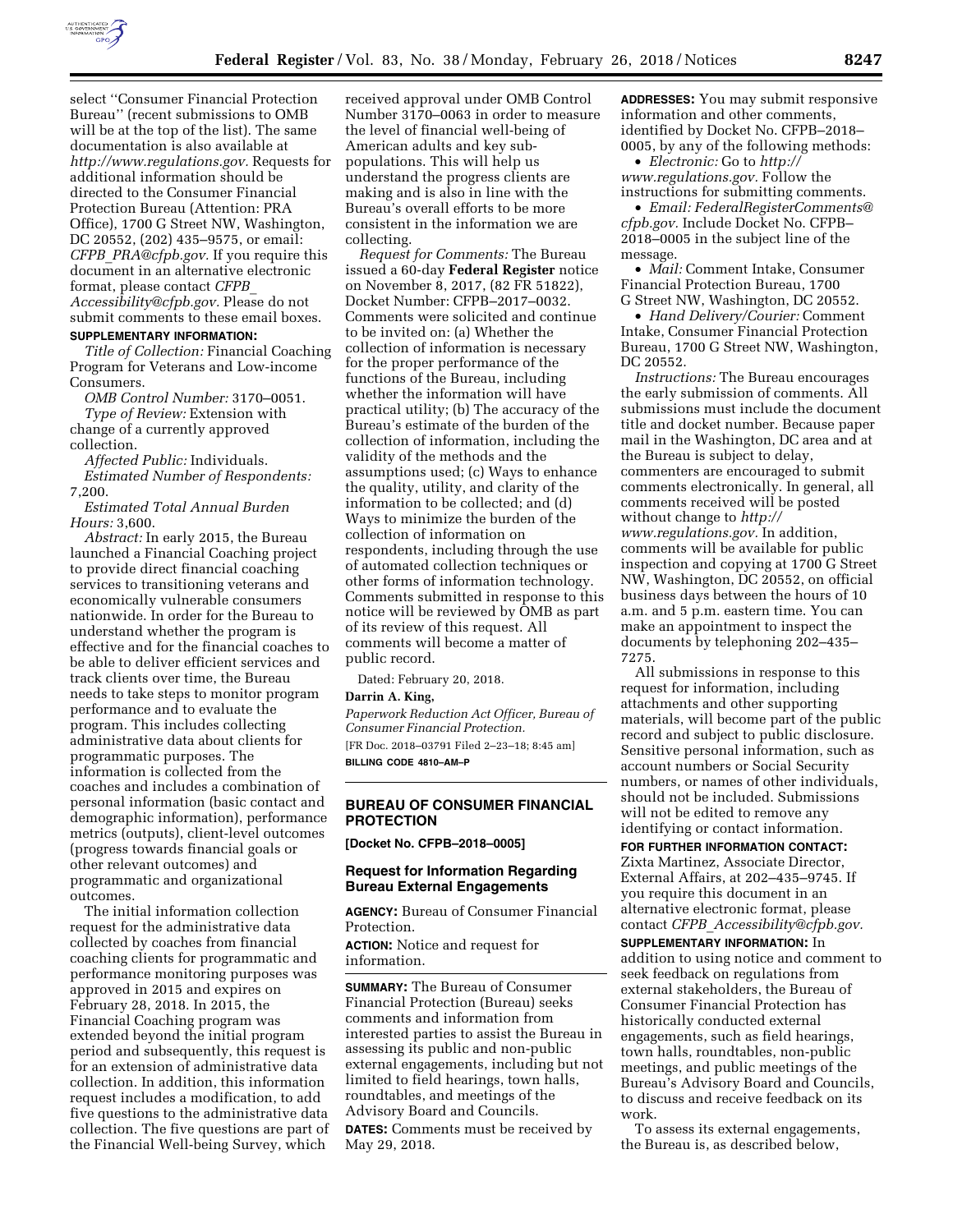issuing this request for information seeking public comment on how best to conduct future external engagements while continuing to achieve the Bureau's statutory objectives.

#### **Overview of This Request for Information**

To ensure that the Bureau hears regularly from diverse external stakeholders, it conducts public and non-public meetings, including field hearings, town halls, roundtables, and meetings of its Advisory Board and Councils.

The Bureau's field hearings are organized around a specific topic and take place in geographically diverse locations throughout the United States. Field hearings are announced on the Bureau's website, are open to the public, and are livestreamed on the Bureau's website. The hearings typically begin with introductory remarks by a Bureau staff member, state or local officials, the CFPB Director, followed by a panel discussion with industry representatives, nonprofit organizations, academics, or other subject matter experts. After the panel discussion, a CFPB staff member invites audience input about the specific topic and/or discussion. Participation is open to all field hearing attendees. Field hearings are available to view as archived videos on the Bureau's website at *[https://](https://www.consumerfinance.gov/about-us/events/archive-past-events/) [www.consumerfinance.gov/about-us/](https://www.consumerfinance.gov/about-us/events/archive-past-events/) [events/archive-past-events/.](https://www.consumerfinance.gov/about-us/events/archive-past-events/)* 

Town halls may be open to the public or invitation-only and are sometimes cohosted by another organization. They are historically organized around a specific topic or financial education. Town halls typically include remarks by the CFPB Director or a CFPB staff person, followed by an audience comment period. Sometimes town halls will include a small discussion panel made up of the CFPB Director or CFPB staff and an external stakeholder, such as an industry representative or a member of a nonprofit organization. To date, the Bureau has held 33 field hearings and 15 town halls in over 40 cities.

Roundtables are invitation-only events with the CFPB Director or CFPB staff to discuss particular issues. Roundtables have historically included industry representatives, nonprofit organizations, academics, or other interested parties.

The Bureau has organized four formal advisory groups (Advisory Board and Councils):

• The Consumer Advisory Board (CAB);

• The Community Bank Advisory Council (CBAC);

• The Credit Union Advisory Council (CUAC); and

• The Academic Research Council (ARC).

The CAB is required by section 1014(a) of the Dodd-Frank Wall Street Reform and Consumer Protection Act (Dodd-Frank Act). The purpose of the CAB is ''to advise and consult with the Bureau in the exercise of its functions under the Federal consumer financial laws, and to provide information on emerging practices in the consumer financial products or services industry, including regional trends, concerns, and other relevant information.'' 12 U.S.C. 5494(a). The CAB is a source of market intelligence and expertise for the agency; the CAB also advises and consults with Bureau staff about various aspects of the Bureau's work. The Bureau has established three other advisory groups. The CBAC advises the Bureau about the effects of regulating consumer financial products or services from the unique perspectives of community banks, and the CUAC does the same from the unique perspectives of credit unions. The ARC advises the Bureau about research methodologies, data collection, and analytic strategies and provides feedback about research and strategic planning.

Since their establishment in 2012, the Bureau's advisory groups have convened in-person and via conference call to fulfill their designated purpose. In addition to service on the full advisory group, members also typically serve on a subcommittee that is focused on particular issues. Advisory group meetings can take place during one day or a series of days, depending on the meeting objectives. The meeting structure typically includes remarks by the CFPB Director and discussions among members and Bureau subject matter experts. At meetings of the CAB, there are also presentations from CAB members about consumer finance trends and themes. In addition, when advisory group meetings are held outside of Washington, DC, they have historically included a segment where members of the public may provide comment on issues that they care about. Advisory group meetings are announced to the public via the **Federal Register** and the Bureau's website. They are also livestreamed, and a summary of the meeting is published. Each advisory group produces an annual report to the Director about its activities for the fiscal year. To date, the Bureau has conducted 47 public meetings of its advisory groups.

The Bureau aims to conduct engagements in locations throughout the United States in order to engage with

the public and inform its work. The Bureau expects that entities that have engaged with the Bureau are likely to have useful information and perspectives about Bureau engagements. The Bureau is especially interested in better understanding how it may improve or revise its engagements to better achieve the Bureau's statutory objectives.

### **Areas of Interest**

The following list of areas of interest represents a preliminary attempt by the Bureau to identify elements of Bureau processes related to external engagements on which it should focus. This non-exhaustive list is meant to assist in the formulation of comments and is not intended to restrict the issues that may be addressed. In addressing these areas, the Bureau requests that commenters identify with specificity the Bureau practices at issue, providing examples where appropriate.

The Bureau is seeking feedback on all aspects of conducting future external engagements, including the following areas of interest:

1. Strategies for seeking public and private feedback from diverse external stakeholders on the Bureau's work;

2. Structures for convening diverse external stakeholders and the public to discuss Bureau work in ways that maximize public participation and constructive input, including but not limited to structures utilized by the Bureau to date, such as field hearings, town halls, roundtables, and meetings of the advisory groups;

3. Processes for transparency in determining topics, locations, timing, frequency, participants, and other important elements of both public and private events;

4. Vehicles for soliciting public and private perspectives from outside of Washington, DC on the Bureau's work;

5. Strategies for promoting transparency of external engagements, including Advisory Board and Council meetings, while protecting confidential business information and encouraging frank dialogue;

6. Strategies and channels for distributing information about external engagements to maximize awareness and participation; and

7. Other approaches, methods, or practices not currently utilized by the Bureau that would elicit constructive input on the Bureau's work.

**Authority:** 12 U.S.C. 5511(c).